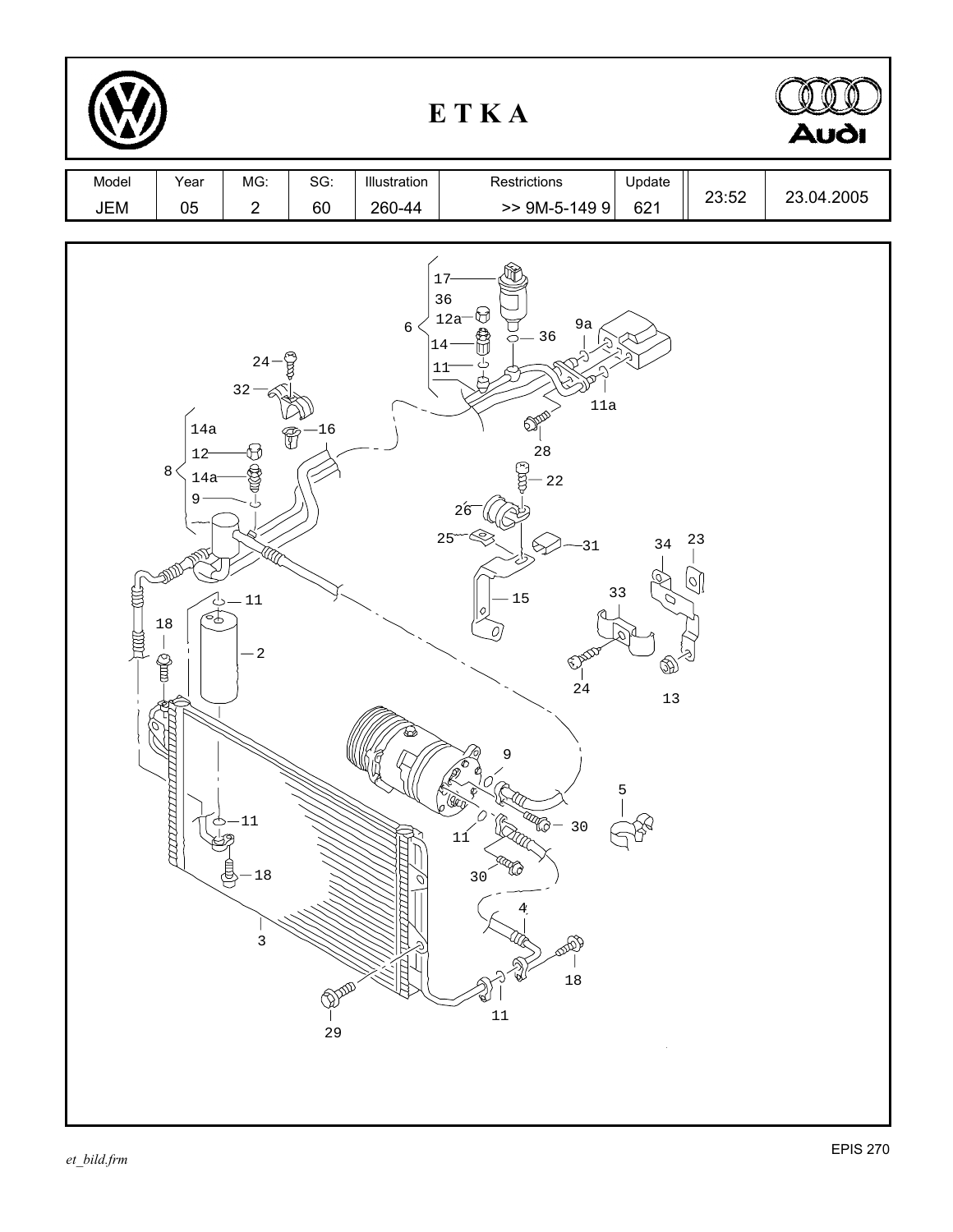

## **E T K A**



| Model | Year     | MG: | SG: | Illustration | Restrictions | Update          | 00.50      | ົດ                  |
|-------|----------|-----|-----|--------------|--------------|-----------------|------------|---------------------|
| JEM   | በፍ<br>uu |     | 60  | 260<br>N-44  | 9M-5-1499    | 62 <sup>4</sup> | .<br>20.02 | .2005<br>ി4.∠<br>∠◡ |

| Pos            | Part Number     | Name                                                                                                          | Remarks | Qty          | Model                                                                                                        |
|----------------|-----------------|---------------------------------------------------------------------------------------------------------------|---------|--------------|--------------------------------------------------------------------------------------------------------------|
|                |                 | air condtioner condenser<br>container with connecting<br>parts                                                |         |              | 4-cylinder+<br>AWW, AWP, AVH<br><b>AZG, BBW, BEV</b><br>diesel eng.+<br>ALH , BEW<br>6-cylinder+<br>BDF, AFP |
| $\overline{2}$ | b 1J0 820 191 D | receiver drier<br>F<br>$>> 9M-3-113$ 077*                                                                     |         | 1            |                                                                                                              |
| (2)            | 1C0 820 191     | receiver drier<br>for refrigerant:<br>$F$ 9M-3-113 078>>*                                                     | R134    | 1            |                                                                                                              |
| 3              | 1J0 820 413 L   | air condtioner condenser                                                                                      |         | 1            |                                                                                                              |
|                |                 |                                                                                                               |         |              |                                                                                                              |
| 4              | 1J0 820 721 T   | air conditioner hose<br>(air conditioner compressor)<br>air conditioner condenser)                            |         | $\mathbf{1}$ | ALH                                                                                                          |
| (4)            | 1J0 820 721 AA  | air conditioner hose<br>(air conditioner compressor)<br>air conditioner condenser)                            |         | 1            | AWP, AWW, AVH<br>AZG, BBW, BEV                                                                               |
| (4)            | 1J0 820 721 R   | air conditioner hose<br>(air conditioner compressor)<br>air conditioner condenser)<br>F<br>$>> 9M-3-033 612*$ |         | 1            | <b>AFP</b>                                                                                                   |
| (4)            | 1J0 820 721 N   | air conditioner hose<br>(air conditioner compressor)<br>air conditioner condenser)<br>F<br>$>> 9M-2-060 000*$ |         | 1            | <b>BDF</b>                                                                                                   |
| (4)            | 1J0 820 721 AL  | air conditioner hose<br>$F$ 9M-2-060 001>>*                                                                   |         | 1            | <b>BDF</b>                                                                                                   |
| (4)            | 1J0 820 721 AN  | air conditioner hose<br>(air conditioner compressor)<br>air conditioner condenser)                            |         | 1            | 5-speed<br>automatic+<br>AWP                                                                                 |
| (4)            | 1J0 820 721 AC  | air conditioner hose<br>(air conditioner compressor)<br>air conditioner condenser)                            |         | 1            | manual<br>gearbox+<br><b>BEW</b>                                                                             |
| (4)            | 1J0 820 721 AE  | air conditioner hose<br>(air conditioner compressor)<br>air conditioner condenser)                            |         | 1            | 5-speed<br>automatic+<br>BEW+PR-GOF                                                                          |
| (4)            | 1JM 820 721     | air conditioner hose<br>(air conditioner compressor)<br>air conditioner condenser)                            |         | 1            | 6 speed-<br>transmission                                                                                     |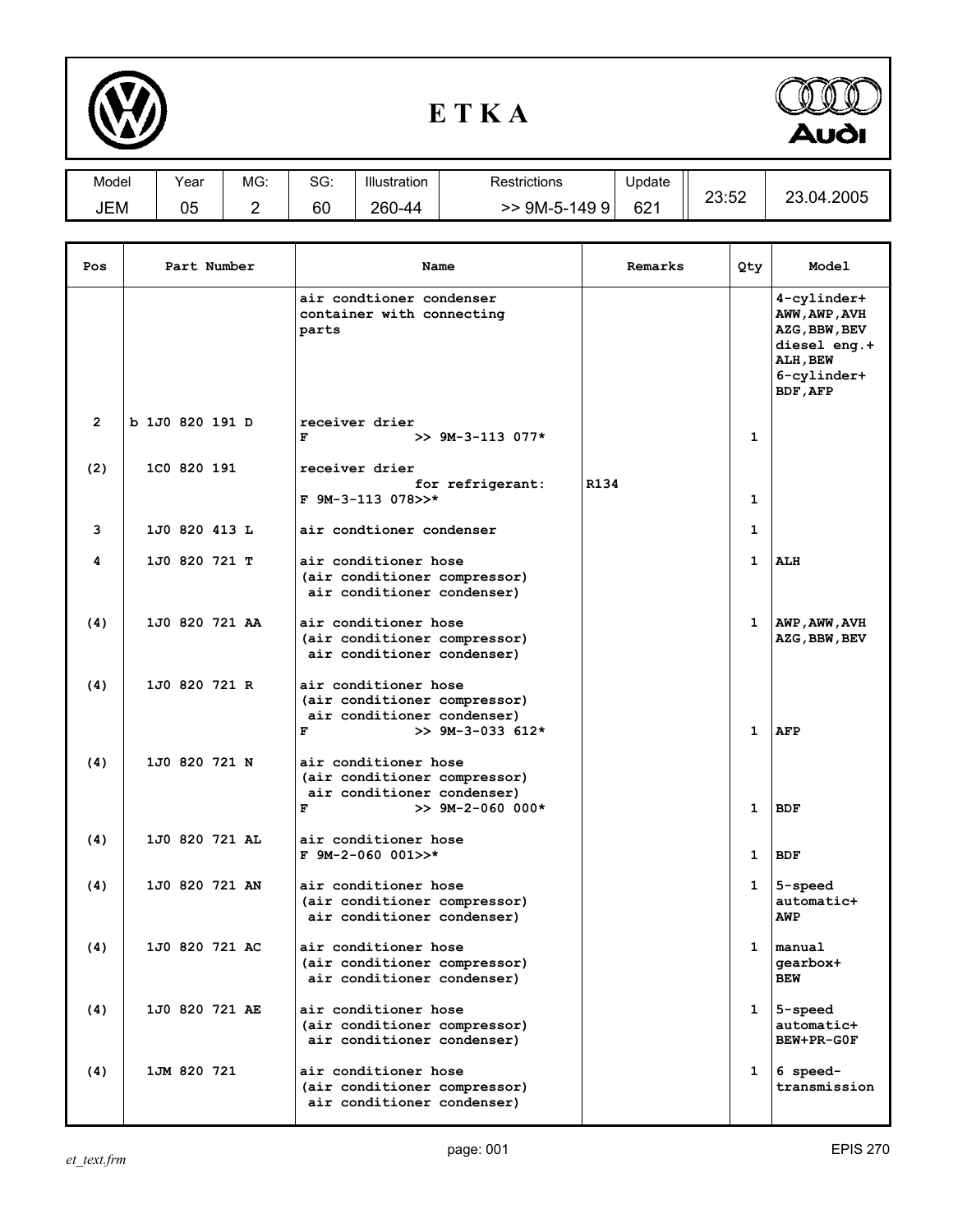

## **E T K A**



| Model      | Year | MG: | SG: | Illustration | Restrictions     | Update          |       |            |
|------------|------|-----|-----|--------------|------------------|-----------------|-------|------------|
| <b>JEM</b> | 05   | -   | 60  | 260-44       | 9M-5-14999<br>>> | 62 <sup>1</sup> | 23:52 | 23.04.2005 |
|            |      |     |     |              |                  |                 |       |            |

| Pos  | Part Number     | Name                                                                                  | Remarks       | Qty          | Model                                                 |
|------|-----------------|---------------------------------------------------------------------------------------|---------------|--------------|-------------------------------------------------------|
| 5    | 1J0 820 755     | bracket for hose<br>F<br>$>> 9M-3-113$ 077*                                           | $10, 5/27$ MM | 1            | <b>ALH</b>                                            |
| (5)  | 4A0 820 199     | double tie wrap<br>F 9M-3-113 078>>*                                                  |               | x            | <b>ALH</b>                                            |
| 6    | 1J1 820 741 K   | air conditioner hose<br>$(fluid\ container > expansion$<br>valve)<br>F 9M-Y-002 233>> |               | 1            |                                                       |
| 7    | 1JM 820 746     | grill<br>air condtioner condenser                                                     |               | 1            |                                                       |
| 8    | 1J1 820 743 H   | air conditioner hose<br>(refrigerant compressor ><br>evaporator)                      |               | 1            | AWW, AVH, BEV<br>AZG, BBW<br>BEK+PR-8BL<br>AWP+PR-8BL |
| (8)  | 1J1 820 743 T   | air conditioner hose<br>(refrigerant compressor ><br>evaporator)                      |               | $1 \quad$    | AWP, BWK<br>PR-8BN                                    |
| (8)  | 1J1 820 743 J   | air conditioner hose<br>(refrigerant compressor ><br>evaporator)                      |               | $\mathbf{1}$ | ALH                                                   |
| (8)  | 1J1 820 743 AB  | air conditioner hose<br>(refrigerant compressor ><br>evaporator)                      |               |              |                                                       |
|      |                 | F<br>$>> 9M-3-033 612*$                                                               |               | 1            | <b>AFP</b>                                            |
| (8)  | 1J1 820 743 AG  | air conditioner hose<br>(refrigerant compressor ><br>evaporator)                      | <b>lhd</b>    | 1            | <b>BDF</b>                                            |
| (8)  | 1J1 820 743 M   | air conditioner hose<br>(refrigerant compressor ><br>evaporator)                      | 1hd           | 1            | <b>BEW</b>                                            |
| 9    | + 1J0 820 749   | round seal<br>F<br>$>> 9M-3-999 000*$                                                 | 14,3X2,4      | 1            |                                                       |
| (9)  | b 7H0 820 898   | round seal<br>paint<br>$F$ 9M-4-000 001>>                                             | 14,3X2,4      | 1            |                                                       |
| 9Α   | + 1J0 820 749 B | round seal<br>expansion valve<br>F<br>$>> 9M-3-999000$                                | 17X1,85       | 1            |                                                       |
| (9A) | 7H0 820 749     | round seal<br>paint<br>$F$ 9M-4-000 001>>                                             | 17,2X1,82     | 1            |                                                       |